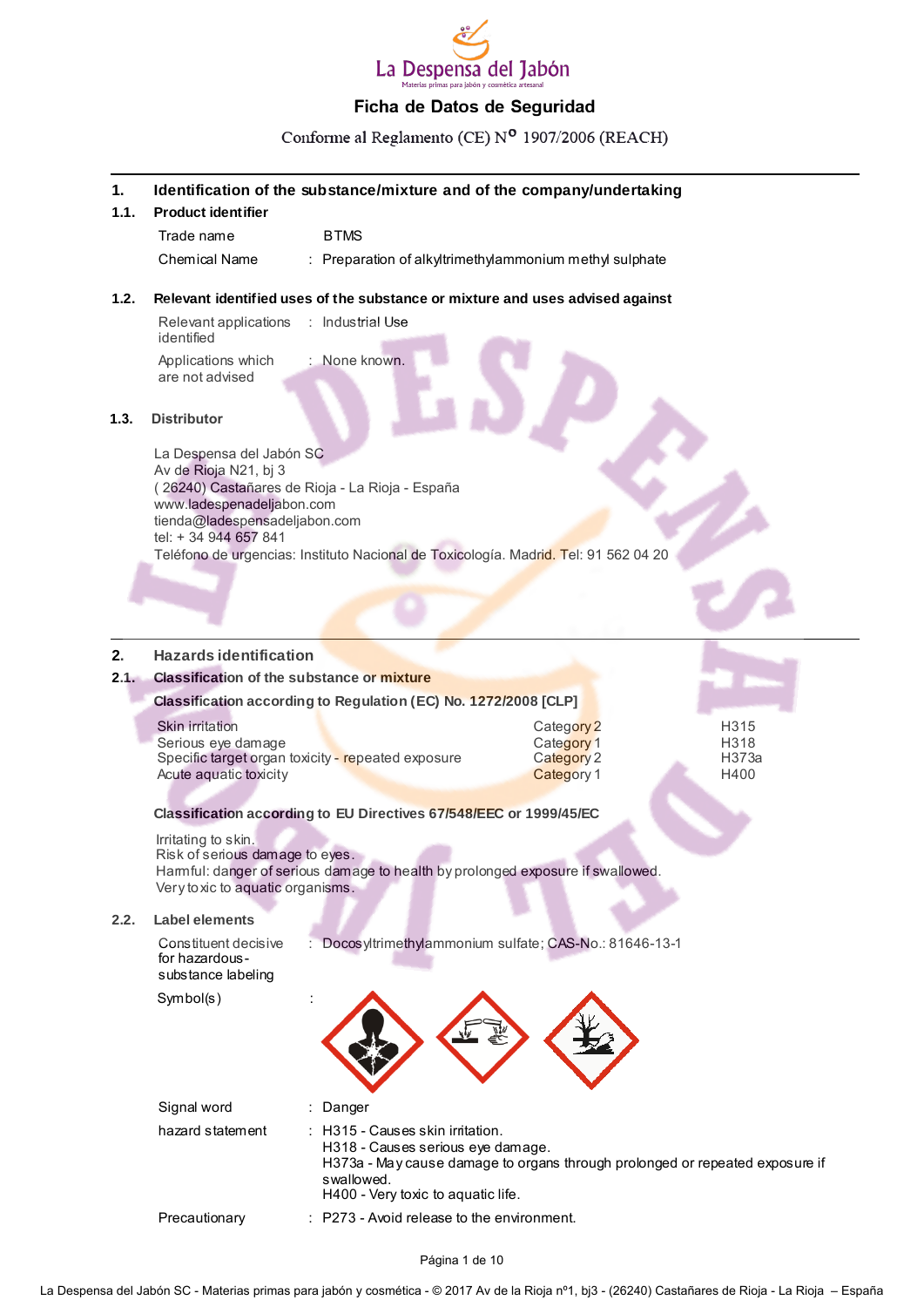

# Conforme al Reglamento (CE) Nº 1907/2006 (REACH)

| Statement<br>(Prevention)                | P280 - Wear protective gloves and eye/face protection.                                                                                                                                                                                                                                                                                                          |
|------------------------------------------|-----------------------------------------------------------------------------------------------------------------------------------------------------------------------------------------------------------------------------------------------------------------------------------------------------------------------------------------------------------------|
| Precautionary<br>Statement<br>(Response) | $\therefore$ P305 + P351 + P338 - IF IN EYES: Rinse cautiously with water for several minutes.<br>Remove contact lenses, if present and easy to do. Continue rinsing.<br>P310 - Immediately call a POISON CENTER/doctor.<br>P332 + P313 - If skin irritation occurs: Get medical advice/attention.<br>Call a POISON CENTRE/doctor/physician if you feel unwell. |

#### **2.3. Other hazards**

None known

#### **3. Composition/information on ingredients**

Preparation of alkyltrimethylammonium methyl sulphate

#### **3.1. Substances**

# **-**

#### **3.2. Mixtures**

#### **Information on ingredients / Hazardous components as per EU-CLP Regulation (EC) No. 1272/2008**

| Chemical Name          | CAS-No.    | Concentration          | <b>Classification</b>  |
|------------------------|------------|------------------------|------------------------|
|                        | EC-No.     |                        |                        |
|                        | REACH-No.  |                        |                        |
|                        |            |                        |                        |
| Docosyltrimethylammoni | 81646-13-1 | $>= 20 \% - \le 30 \%$ | H315.2. Skin Irrit.    |
| um sulfate             | 279-791-1  |                        | H318, 1, Eye Dam.      |
|                        |            |                        | H373a, 2, STOT RE      |
|                        |            |                        | H400, 1, Aquatic Acute |

No hazardous ingredients

#### **Information on ingredients / Hazardous components as per Directive 67/548/EC or Directive 1999/45/EC**

| Chemical Name           | CAS-No.    | Concentration          | <b>Classification</b>        |
|-------------------------|------------|------------------------|------------------------------|
|                         | EC-No.     |                        |                              |
|                         | REACH-No.  |                        |                              |
| Docos yltrimethylammoni | 81646-13-1 | $>= 20 \% - 5 = 30 \%$ | Xn, N; R38, R41, R48/22, R50 |
| um sulfate              | 279-791-1  |                        |                              |
|                         |            |                        |                              |

No hazardous ingredients

Texts of H phrases, see in Chapter 16 See chapter 16 for text of risk phrases

#### **4. First aid measures**

#### **4.1. Description of first aid measures**

|      | General advice | : Remove contaminated clothing.                                                                                                                   |
|------|----------------|---------------------------------------------------------------------------------------------------------------------------------------------------|
|      | Inhalation     | : Ensure supply of fresh air.<br>In the event of symptoms take medical treatment.                                                                 |
|      | Skin contact   | $\therefore$ In case of contact with skin wash off immediately with plenty of water<br>Consult a doctor if skin irritation persists.              |
|      | Eye contact    | : In case of contact with eyes rinse thoroughly with plenty of water and seek medical<br>advice                                                   |
|      | Ingestion      | $\therefore$ Thoroughly clean the mouth with water<br>Do not induce vomiting.<br>Call for medical advice immediately; show this safety data sheet |
| 4.2. |                | Most important symptoms and effects, both acute and delayed                                                                                       |

Symptoms : No information is on file to date regarding acute and/or delayed post-exposure symptoms and effects.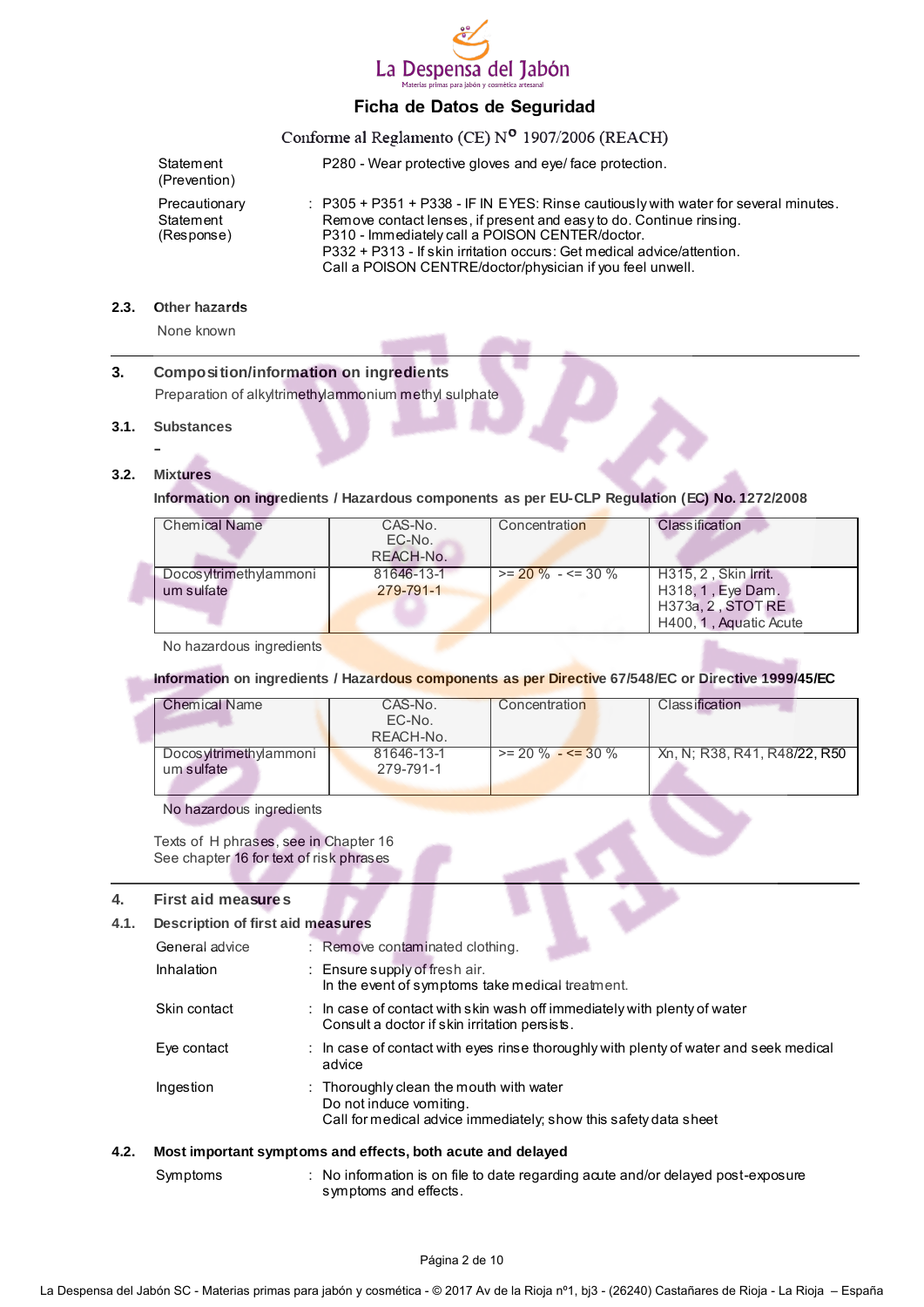

#### Conforme al Reglamento (CE) Nº 1907/2006 (REACH)

#### **4.3. Indication of any immediate medical attention and special treatment needed**

Treat symptomatically.

#### **5. Fire-fighting measures**

#### **5.1. Extinguishing media**

Suitable extinguishing : foam, carbon dioxide, dry powder, water spray. media

Unsuitable extinguishing media : Full water jet

#### **5.2. Special hazards arising from the substance or mixture**

In the event of fire the following can be released:

- carbon dioxide, carbon monoxide

- Sulphur oxides
- Nitrogen oxides (NOx)

#### **5.3. Advice for firefighters**

Do not inhale explosion and/or combustion gases Use self-contained breathing apparatus and wear protective suit

Cool endangered containers with water spray jet.

Fire residues and contaminated firefighting water must be disposed of in accordance with the local regulations. Collect contaminated firefighting water separately, must not be discharged into the drains.

#### **6. Accidental release measures**

#### **6.1. Personal precautions, protective equipment and emergency procedures**

Use personal protective equipment. Keep away from sources of ignition - no smoking High risk of slipping due to leakage/spillage of product. Ensure adequate ventilation.

#### **6.2. Environmental precautions**

Do not allow to enter drains or waterways Do not discharge into the subsoil/soil.

#### **6.3. Methods and material for containment and cleaning up**

Pick up mechanically Dispose of absorbed material in accordance with the regulations.

#### **6.4. Reference to other sections**

For further information on exposure monitoring and disposal see sections 8 and 13.

#### **7. Handling and storage**

#### **7.1. Precautions for safe handling**

| Advice on safe<br>handling     | : Open and handle container with care.<br>Provide good ventilation of working area (local exhaust ventilation if necessary).<br>Provide good ventilation when handling large quantities.<br>Avoid raising dust. |
|--------------------------------|-----------------------------------------------------------------------------------------------------------------------------------------------------------------------------------------------------------------|
| Hygiene measures               | : Keep away from foodstuffs and beverages.<br>Wash hands before breaks and after work.<br>Remove soiled or soaked clothing immediately.<br>Do not eat, drink or smoke when working.                             |
| General protective<br>measures | : Avoid contact with eyes and skin<br>Do not inhale vapours or dust                                                                                                                                             |

#### **7.2. Conditions for safe storage, including any incompatibilities**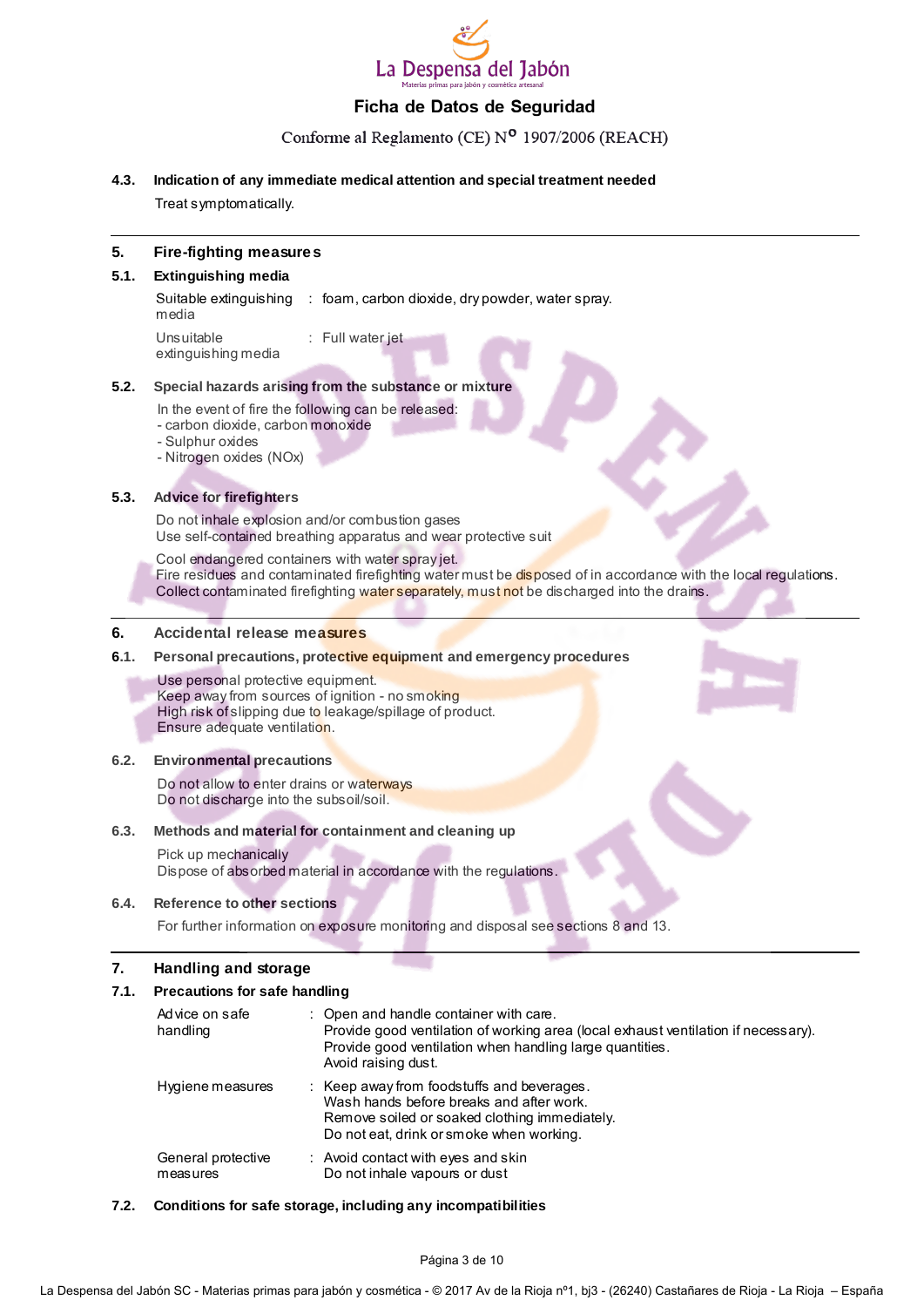

# $\overline{C}$  1 (CE)  $\overline{C}$  1907/2006

|      |                                                       |                             |                                                                                     | Conforme al Reglamento (CE) N° 1907/2006 (REACH)                                                                |                       |            |
|------|-------------------------------------------------------|-----------------------------|-------------------------------------------------------------------------------------|-----------------------------------------------------------------------------------------------------------------|-----------------------|------------|
|      | Prevention of fire and explosion                      |                             |                                                                                     |                                                                                                                 |                       |            |
|      | Information                                           |                             |                                                                                     | : Keep away from sources of ignition - no smoking<br>Take precautionary measures against electrostatic loading. |                       |            |
|      | <b>Storage</b>                                        |                             |                                                                                     |                                                                                                                 |                       |            |
|      | Information                                           |                             |                                                                                     |                                                                                                                 |                       |            |
|      | Further information on<br>storage conditions          |                             | : Keep container tightly closed, cool and dry                                       |                                                                                                                 |                       |            |
|      | German storage class                                  | $\therefore$ 11             |                                                                                     |                                                                                                                 |                       |            |
|      |                                                       |                             |                                                                                     |                                                                                                                 |                       |            |
| 7.3. | Specific end use(s)                                   |                             |                                                                                     |                                                                                                                 |                       |            |
|      | No further recommendations.                           |                             |                                                                                     |                                                                                                                 |                       |            |
| 8.   | Exposure controls/personal protection                 |                             |                                                                                     |                                                                                                                 |                       |            |
| 8.1. | <b>Control parameters</b>                             |                             |                                                                                     |                                                                                                                 |                       |            |
|      |                                                       |                             |                                                                                     |                                                                                                                 |                       |            |
|      | <b>Exposure limit(s)</b>                              |                             |                                                                                     |                                                                                                                 |                       |            |
|      | Ingredients                                           | CAS-No.                     | Statutory<br>basis/list<br>(Update)                                                 | Value type<br>(Form of exposure;<br>Expressed as)                                                               | Value                 | Short-term |
|      | Hexadecanol                                           | 36653-82-4                  | <b>TRGS 900</b>                                                                     |                                                                                                                 | 20 ml/m3              | 1(1)       |
|      |                                                       |                             | (2006)                                                                              |                                                                                                                 | 200 mg/m3             |            |
|      | 1-Octadecanol                                         | $112 - 92 - 5$              | <b>TRGS 900</b><br>(2006)                                                           |                                                                                                                 | 20 ml/m3<br>224 mg/m3 | 1(1)       |
|      |                                                       |                             |                                                                                     |                                                                                                                 |                       |            |
|      | <b>DNEL</b>                                           |                             | : No DNEL/DMEL values on file.                                                      |                                                                                                                 |                       |            |
|      | <b>PNEC</b>                                           | : No PNEC values on file.   |                                                                                     |                                                                                                                 |                       |            |
| 8.2. | <b>Exposure controls</b>                              |                             |                                                                                     |                                                                                                                 |                       |            |
|      | Eye protection                                        | : Safety goggles            |                                                                                     |                                                                                                                 |                       |            |
|      | Hand protection                                       |                             |                                                                                     | : gloves made of chloroprene (CR, e.g. Neoprene)                                                                |                       |            |
|      |                                                       |                             |                                                                                     |                                                                                                                 |                       |            |
|      | <b>Body Protection</b>                                | : light protective clothing |                                                                                     |                                                                                                                 |                       |            |
|      | Respiratory<br>protection                             |                             | : in case of formation of vapours/dusts:<br>Short term: filter apparatus, Filter P2 |                                                                                                                 |                       |            |
| 9.   | Physical and chemical properties                      |                             |                                                                                     |                                                                                                                 |                       |            |
| 9.1. | Information on basic physical and chemical properties |                             |                                                                                     |                                                                                                                 |                       |            |
|      | Physical state                                        | : solid                     |                                                                                     |                                                                                                                 |                       |            |
|      |                                                       |                             |                                                                                     |                                                                                                                 |                       |            |
|      | Form                                                  | : Pellets                   |                                                                                     |                                                                                                                 |                       |            |
|      | Colour                                                | : white to slightly yellow  |                                                                                     |                                                                                                                 |                       |            |
|      | Odour                                                 | : slight, typical           |                                                                                     |                                                                                                                 |                       |            |
|      | Odour Threshold                                       | : not measured              |                                                                                     |                                                                                                                 |                       |            |
|      | pH                                                    | : no data available         |                                                                                     |                                                                                                                 |                       |            |
|      | Melting point                                         | : not measured              |                                                                                     |                                                                                                                 |                       |            |

Boiling point : not measured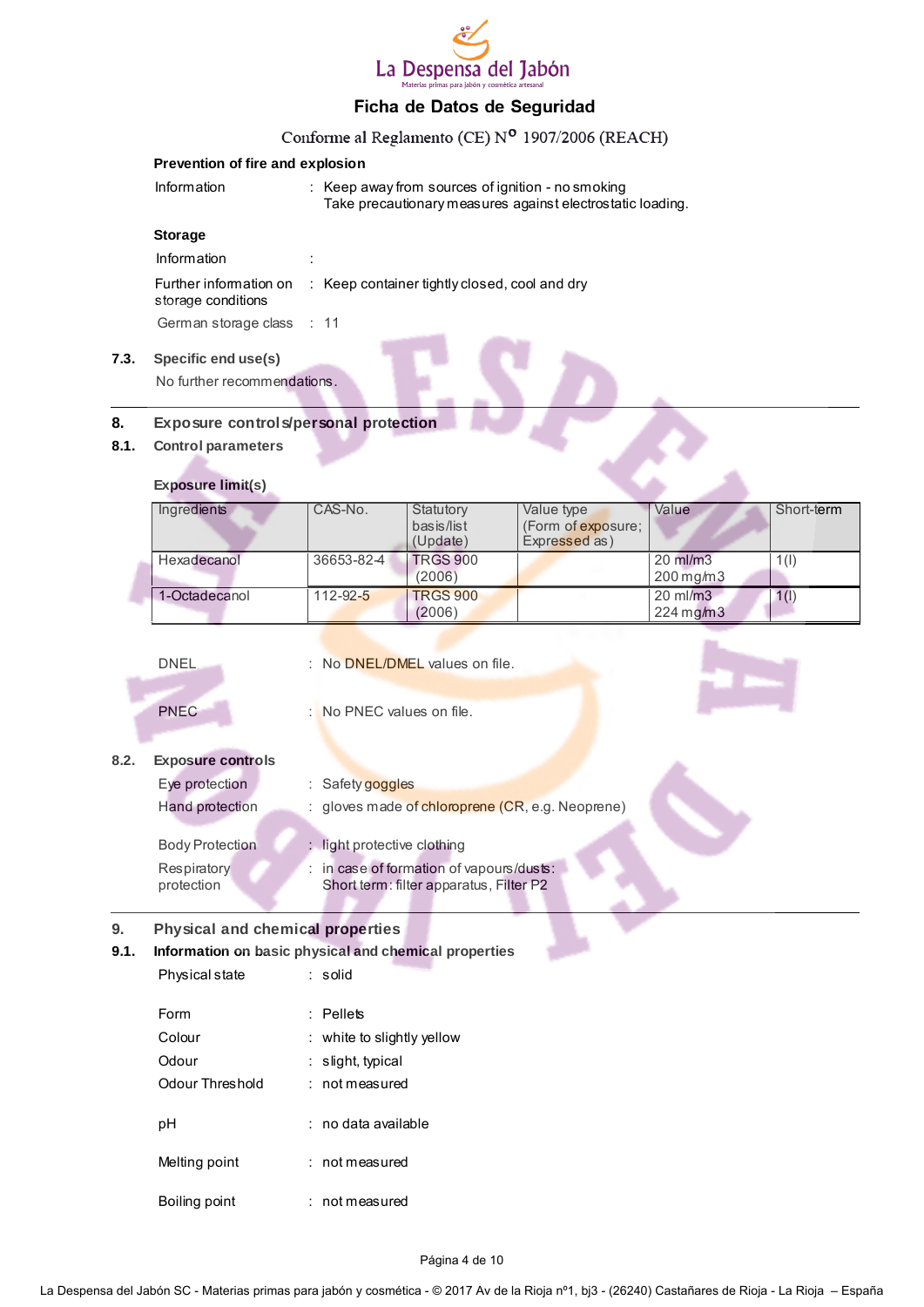

# Conforme al Reglamento (CE) Nº 1907/2006 (REACH)

| Flash point                                | : $>93^{\circ}$ C     |
|--------------------------------------------|-----------------------|
| Evaporation rate                           |                       |
| Flammability                               | : no data available   |
| Upper<br>Explosion/Ignition<br>Limit       | not measured          |
| Lower explosion limit                      | : not measured        |
| Vapour pressure                            | : 0,01 hPa<br>(30 °C) |
| Relative vapour<br>density                 |                       |
| Relative density                           | no data available     |
| Solubility                                 | : not measured        |
| Water solubility                           | : insoluble           |
| Partition coefficient<br>(n-octanol/water) | : not measured        |
| Autoignition<br>temperature                | : not measured        |
| Thermal<br>decomposition                   | : not measured        |
| Viscosity, kinematic                       | : no data available   |
| Viscosity, dynamic                         | : not applicable      |
| <b>Explosive properties</b>                | : not measured        |
| Oxidising properties                       | not measured          |
| <b>Other information</b>                   |                       |
| Density                                    | ca. 0,87 g/cm3        |
| Metal corrosion                            | not measured          |
| Ignition temperature                       | not measured          |

#### **10. Stability and reactivity**

**10.1. Reactivity**

**9.2.** 

see section "Possibility of hazardous reactions"

#### **10.2. Chemical stability**

The product is stable under normal conditions.

- **10.3. Possibility of hazardous reactions** Reactions with strong oxidizing agents.
- **10.4. Conditions to avoid**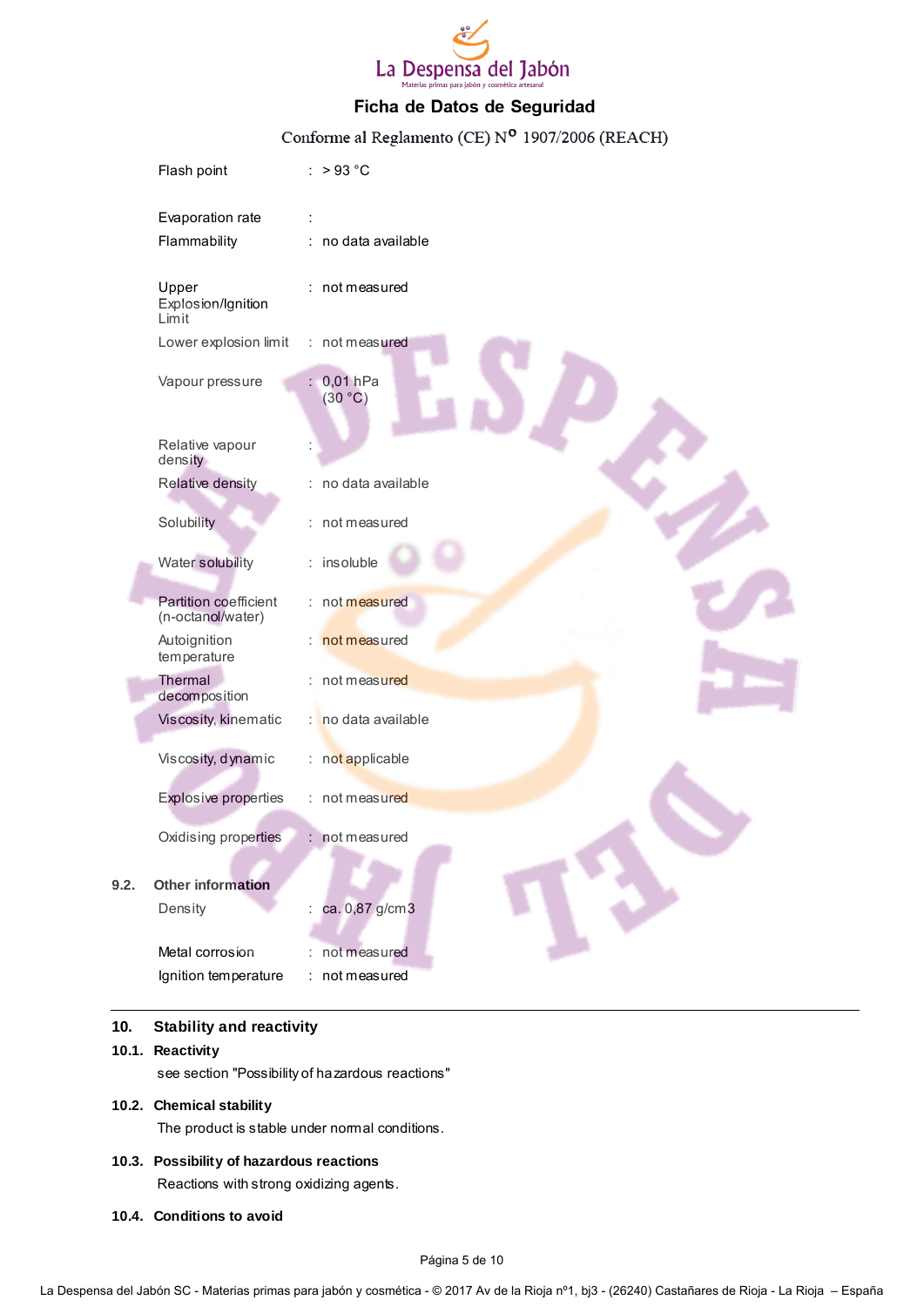

# Conforme al Reglamento (CE) Nº 1907/2006 (REACH)

#### **10.5. Incompatible materials**

Unknown

#### **10.6. Hazardous decomposition products**

None with proper storage and handling.

#### **11. Toxicological information**

#### **11.1. Information on toxicological effects**

| no data available                                                                                                                                                        |
|--------------------------------------------------------------------------------------------------------------------------------------------------------------------------|
| no data available                                                                                                                                                        |
| no data available                                                                                                                                                        |
| no data available                                                                                                                                                        |
| : no data available                                                                                                                                                      |
|                                                                                                                                                                          |
| : no data available                                                                                                                                                      |
| no data available                                                                                                                                                        |
| no data available                                                                                                                                                        |
| : no data available                                                                                                                                                      |
| : no data available                                                                                                                                                      |
| no data available                                                                                                                                                        |
| No Aspiration toxicity classification                                                                                                                                    |
| REGULATION (EC) No 1272/2008<br>Causes skin irritation.<br>Causes serious eye damage.<br>May cause damage to organs through prolonged or repeated exposure if swallowed. |
|                                                                                                                                                                          |

# **12. Ecological information Ecotoxicology Assessment** Acute aquatic toxicity : no data available Chronic aquatic toxicity : no data available **12.1. Toxicity** Aquatoxicity, fish : Species: rainbow trout Exposure duration: 96 h

| Aquatoxicity, | $\therefore$ Species: Daphnia magna |
|---------------|-------------------------------------|
| invertebrates | Exposure duration: 48 h             |
|               | EC50: 55 mg/l                       |

LC50: 96 mg/l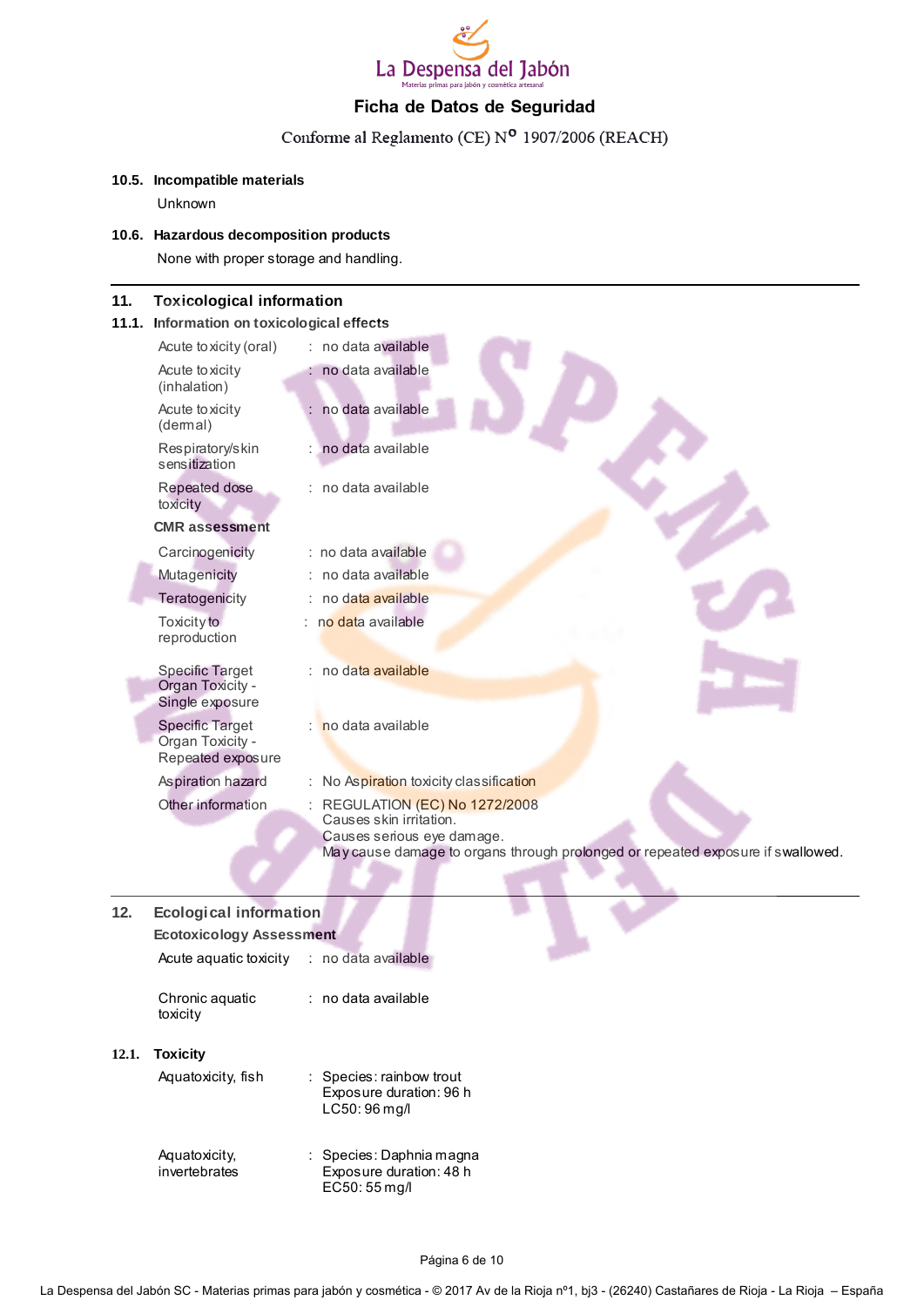

# Conforme al Reglamento (CE) Nº 1907/2006 (REACH)

|       | Aquatoxicity, algae /<br>aquatic plants             |    | Exposure duration: 96 h<br>EC50: 0,25 mg/l | Species: Selenastrum capricomutum |
|-------|-----------------------------------------------------|----|--------------------------------------------|-----------------------------------|
|       | Toxicity in<br>microorganisms                       |    | no data available                          |                                   |
|       | chronic toxicity in fish                            |    | : no data available                        |                                   |
|       | Chronic toxicity in<br>aquatic Invertebrates        |    | no data available                          |                                   |
|       | Toxicity in organisms<br>which live in the soil     |    | : no data available                        |                                   |
|       | Toxicity in terrestrial<br>plants                   |    | no data available                          |                                   |
|       | Toxicity to Above-<br><b>Ground Organisms</b>       |    | : no data available                        |                                   |
|       |                                                     |    |                                            |                                   |
| 12.2. | Persistence and degradability<br>Photodegradation   |    | : no data available                        |                                   |
|       |                                                     |    |                                            |                                   |
|       | <b>Biological</b><br>degradability                  |    | : no data available                        |                                   |
|       | Physico-chemical<br>removability                    |    | : no data available                        |                                   |
|       | <b>Biochemical Oxygen</b><br>Demand (BOD)           | т. | no data available                          |                                   |
|       | Chemical Oxygen<br>Demand (COD)                     |    | : no data available                        |                                   |
|       | relation of BOD/COD                                 |    | : no data available                        |                                   |
|       |                                                     |    | : no data available                        |                                   |
|       | Dissolved organic<br>carbon (DOC)                   |    |                                            |                                   |
|       | Adsorbed organic                                    |    | no data available                          |                                   |
|       | bound halogens<br>(AOX)                             |    |                                            |                                   |
|       | Distribution among<br>environmental<br>compartments |    | : no data available                        |                                   |
| 12.3. | <b>Bioaccumulative potential</b>                    |    |                                            |                                   |
|       | <b>Bioaccumulation</b>                              |    | : no data available                        |                                   |
| 12.4. | <b>Mobility in soil</b>                             |    |                                            |                                   |
|       | Environmental<br>distribution                       |    | : no data available                        |                                   |
| 12.5. | <b>Results of PBT and vPvB assessment</b>           |    |                                            |                                   |
|       | PBT and vPvB<br>assessment                          |    | : No data available                        |                                   |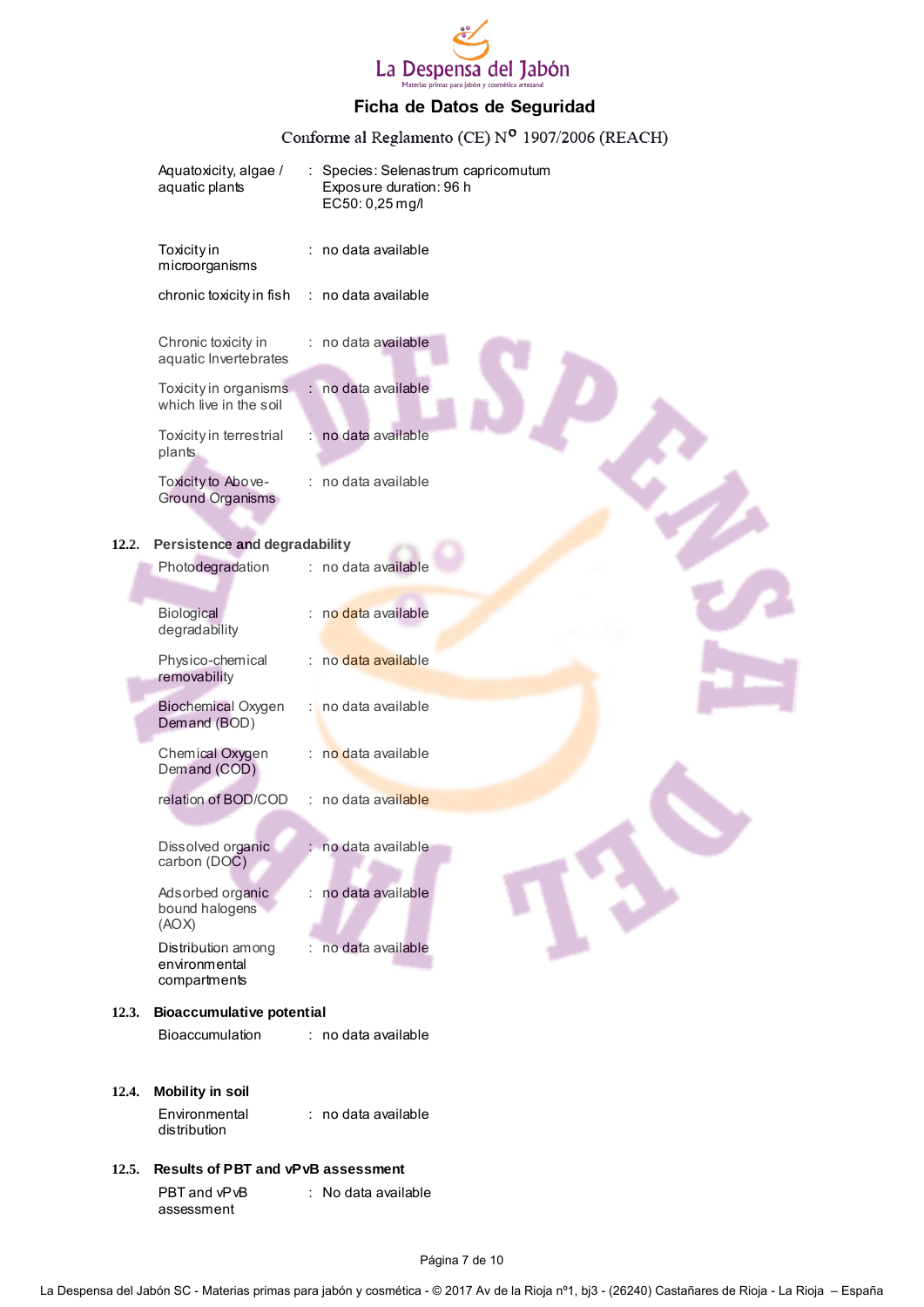

#### Conforme al Reglamento (CE) Nº 1907/2006 (REACH)

#### **12.6. Other adverse effects**

General Information : The product is considered to be a water pollutant (German law). Do not allow to enter soil, waterways or waste water canal.

#### **13. Disposal considerations**

#### **13.1. Waste treatment methods**

Product **in accordance with local authority regulations**, take to special waste incineration plant **Contaminated** packaging : If empty contaminated containers are recycled or disposed of, the receiver must be informed about possible hazards.

| 14.                                                | <b>Transport information</b>                                                                                                                                                              |                                                                                                                                                |
|----------------------------------------------------|-------------------------------------------------------------------------------------------------------------------------------------------------------------------------------------------|------------------------------------------------------------------------------------------------------------------------------------------------|
| 14.1.<br>14.2.<br>14.3.<br>14.4.<br>14.5.<br>14.6. | Transport on land (ADR/RID/GGVSEB)<br>UN number:<br>UN proper shipping name:<br>Transport hazard class (es):<br>Packing group:<br>Environmental hazards:<br>Special precautions for user: | <b>UN 3077</b><br>ENVIRONMENTALLY HAZARDOUS SUBSTANCE, SOLID,<br>N.O.S. (Alkyltrimethylammonium methyl sulphate)<br>9<br>$\mathbf{III}$<br>Yes |
|                                                    | Tunnel Restriction Code: (E)<br>ADR:<br>ADR:<br>Environmentally hazardous                                                                                                                 |                                                                                                                                                |
|                                                    | Inland waterway transport (ADN/GGVSEB (Germany))                                                                                                                                          |                                                                                                                                                |
| 14.1.<br>14.2.                                     | UN number:<br>UN proper shipping name:                                                                                                                                                    | <b>UN 3077</b><br>ENVIRON MENTALLY HAZARDOUS SUBSTANCE, SOLID,<br>N.O.S. (Alkyltrimethylammonium methyl sulphate)                              |
| 14.3.                                              | Transport hazard class (es):                                                                                                                                                              | $\overline{9}$                                                                                                                                 |
| 14.4.                                              | Packing group:                                                                                                                                                                            | III                                                                                                                                            |
| 14.5.<br>14.6.                                     | Environmental hazards:<br>Special precautions for user:                                                                                                                                   | $-$<br><b>No</b>                                                                                                                               |
|                                                    | Air transport ICAO-TI/IATA-DGR                                                                                                                                                            |                                                                                                                                                |
| 14.1.                                              | UN number:                                                                                                                                                                                | <b>UN 3077</b>                                                                                                                                 |
| 14.2.                                              | UN proper shipping name:                                                                                                                                                                  | Environmentally hazardous substance, solid, n.o.s.<br>(Alkyltrimethylammonium methyl sulphate)                                                 |
| 14.3.                                              | Transport hazard class (es):                                                                                                                                                              |                                                                                                                                                |
| 14.4.                                              | Packing group:                                                                                                                                                                            | $\  \, \ $                                                                                                                                     |
| 14.5.<br>14.6.                                     | Environmental hazards:<br>Special precautions for user:                                                                                                                                   | Yes                                                                                                                                            |
|                                                    | Environmentally hazardous<br>IATA-C:<br>Environmentally hazardous<br>IATA-P:                                                                                                              |                                                                                                                                                |
|                                                    | Sea transport IMDG-Code/GGVSee (Germany)                                                                                                                                                  |                                                                                                                                                |
| 14.1.                                              | UN number:                                                                                                                                                                                | <b>UN 3077</b>                                                                                                                                 |
| 14.2.                                              | UN proper shipping name:                                                                                                                                                                  | ENVIRON MENTALLY HAZARDOUS SUBSTANCE, SOLID,                                                                                                   |
| 14.3.<br>14.4.                                     | Transport hazard class(es):                                                                                                                                                               | N.O.S. (Alkyltrimethylammonium methyl sulphate)<br>9                                                                                           |
|                                                    | Packing group:                                                                                                                                                                            | Ш                                                                                                                                              |
| 14.5.                                              | Environmental hazards (Marine pollutant):                                                                                                                                                 | Yes                                                                                                                                            |
| 14.6.                                              | Special precautions for user:<br>EmS:<br>Stowage category A                                                                                                                               | <b>Yes</b><br>$F-A, S-F$                                                                                                                       |
|                                                    |                                                                                                                                                                                           |                                                                                                                                                |

14.7. Transport in bulk according to Annex II of MARPOL 73/78 and the IBC Code: for transportapproval see regulatory information

#### **15. Regulatory information**

**15.1. Safety, health and environmental regulations/legislation specific for the substance or mixture National legislation**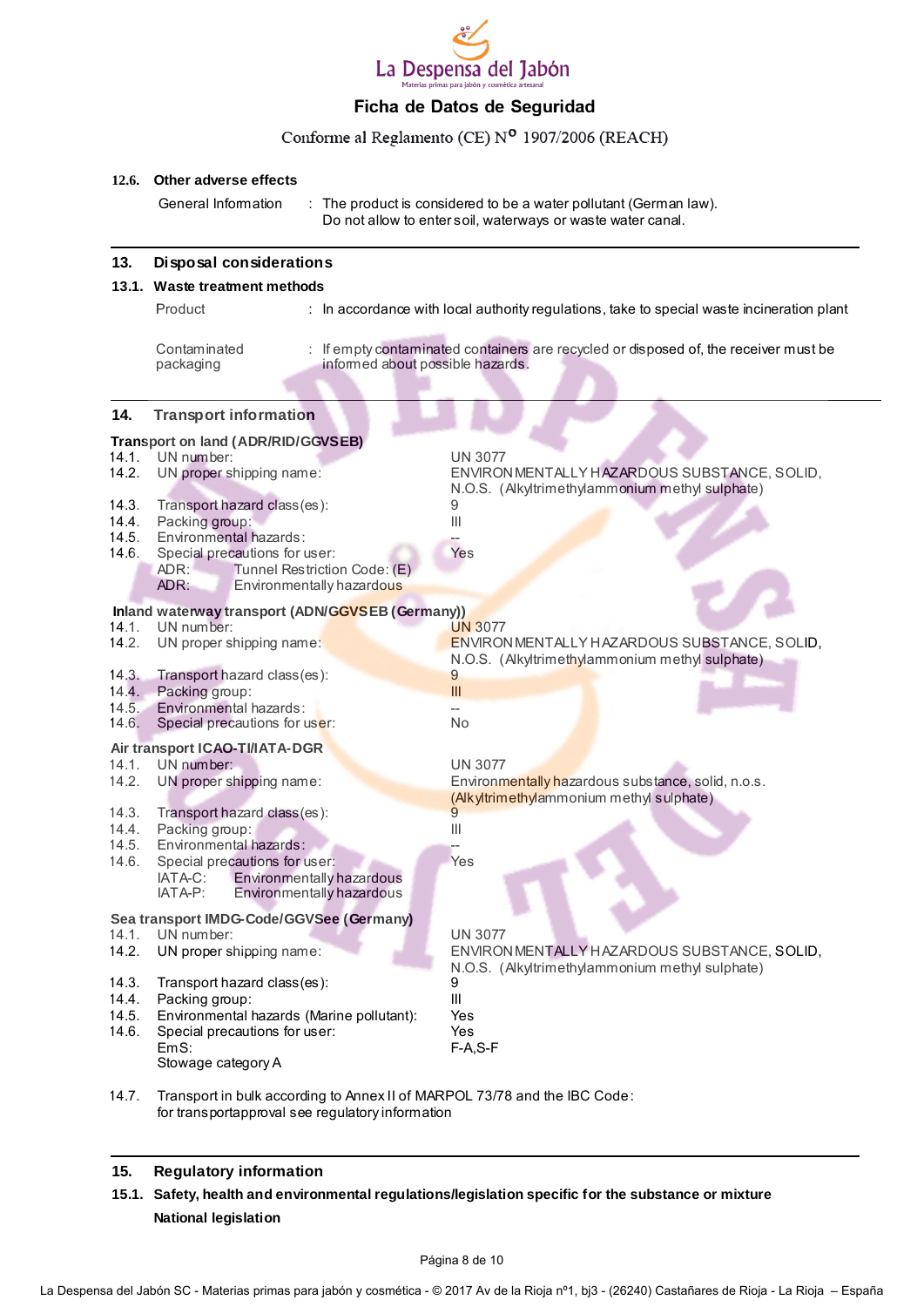

|     |                                                            | Conforme al Reglamento (CE) Nº 1907/2006 (REACH)                                                                                                                                          |
|-----|------------------------------------------------------------|-------------------------------------------------------------------------------------------------------------------------------------------------------------------------------------------|
|     | Technical instructions<br>on Air Quality                   | : 5.2.1                                                                                                                                                                                   |
|     | Major Accident<br><b>Hazard Legislation</b>                | : 9a                                                                                                                                                                                      |
|     | Water contaminating<br>class (Germany)                     | $:$ hazard to waters<br>Classification acc. to German law                                                                                                                                 |
|     | Risk classification<br>according to<br>BetrSichV (Germany) |                                                                                                                                                                                           |
|     | Other regulations                                          | : Special local regulations must be adhered to when using products containing irritating<br>or corrosive substances.                                                                      |
|     | 15.2. Chemical safety assessment                           |                                                                                                                                                                                           |
|     | Chemical safety<br>assessment                              | : No chemical safety assessment was carried out for this product.                                                                                                                         |
|     |                                                            |                                                                                                                                                                                           |
| 16. | <b>Other information</b><br><b>List of references</b>      |                                                                                                                                                                                           |
|     | Other information<br><b>Revision date</b>                  | Comply with national laws regulating employee instruction.<br>: 05.05.2014                                                                                                                |
|     | Relevant H phrases from chapter 3                          |                                                                                                                                                                                           |
|     | H315<br>H318<br>H373a<br>H400                              | <b>Causes</b> skin irritation.<br>Causes serious eye damage.<br>May cause damage to organs through prolonged or repeated exposure if swallowed.<br>: Very to xic to aquatic life.         |
|     | Relevant R phrases from chapter 3                          |                                                                                                                                                                                           |
|     | <b>R38</b><br>R41<br>R48/22<br><b>R50</b>                  | <b>Irritating to skin.</b><br>Risk of serious damage to eyes.<br>: Harmful: danger of serious damage to health by prolonged exposure if swallowed.<br>: Very to xic to aquatic organisms. |

Changes since the last version are highlighted in the margin. This version replaces all previous versions. This information and all further technical advice is based on our present knowledge and experience. However, it implies no liability or other legal responsibility on our part, including with regard to existing third party intellectual property rights, especially patent rights. In particular, no warranty, whether express or implied, or guarantee of product properties in the legal sense is intended or implied. We reserve the right to make any changes according to technological progress or further developments. The customer is not released from the obligation to conduct careful inspection and testing of incoming goods. Performance of the product described herein should be verified by testing, which should be carried out only by qualified experts in the sole responsibility of a customer. Reference to trade names used by other companies is neither a recommendation, nor does it imply that similar products could not be used.